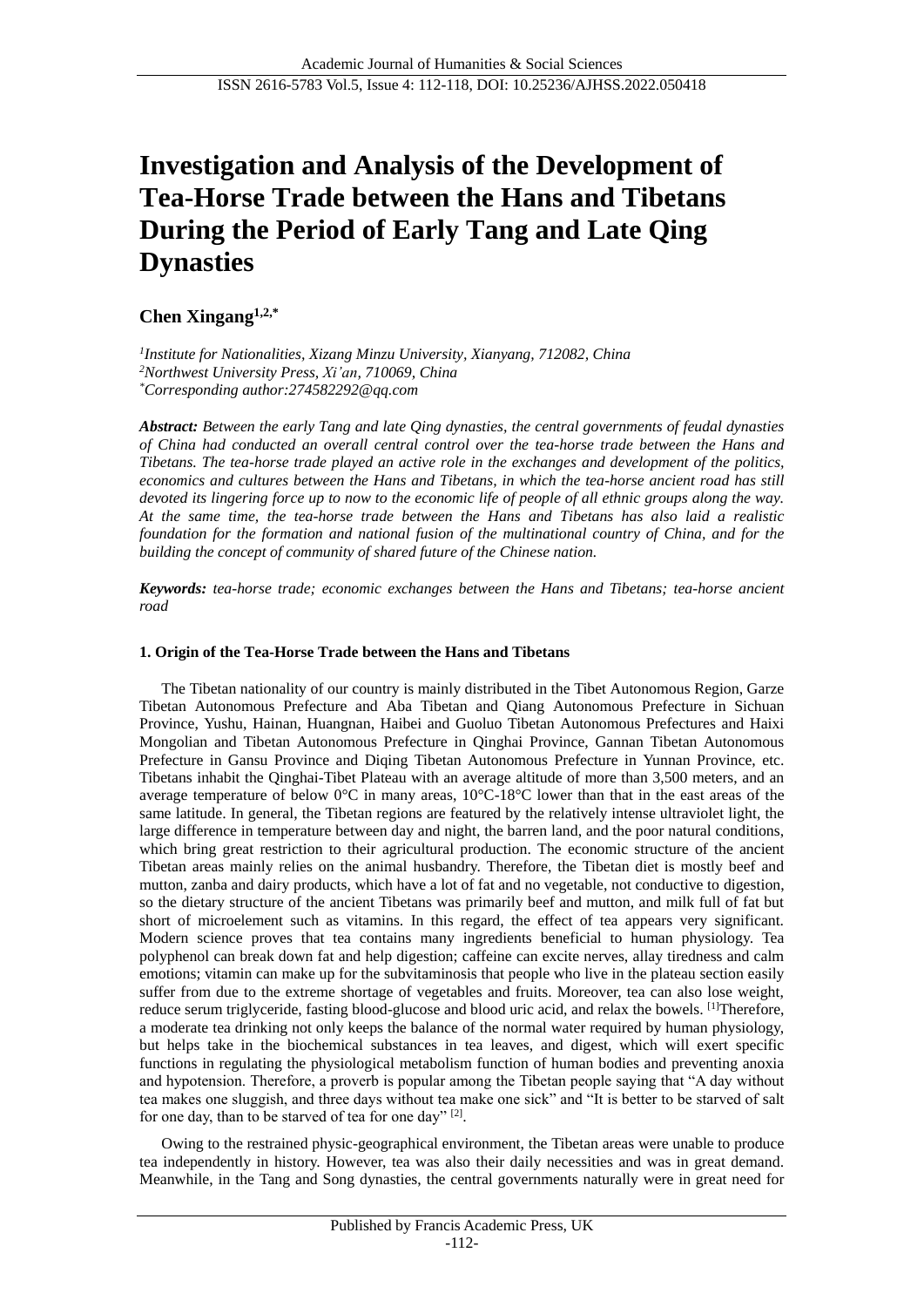army horses in Tibet to stabilize their national defenses and strengthen their military constructions. Therefore, under the historical conditions that both sides took what their needs, the tea-horse trade between the Hans and Tibetans began from the Tang Dynasty, thrived in the Song Dynasty, flourished in the Ming Dynasty, declined in the late Qing Dynasty, and later was replaced by the frontier tea trade. The tea-horse trade crossed over thousand years, which rose and declined sometimes, but was never interrupted.

## **2. Policies of Central Governments on the Tea-Horse Trade from the Tang Dynasty to the Late Qing Dynasty**

In order to consolidate the rule over the northwest region, the ancient feudal dynasties of China implemented the Jimi policy ("Jimi" means the policy of winning people's support to prevent them from being disloyal. The "Jimi rule" was adopted for frontier's minorities by the rulers of all dynasties between the early Tang and late Qing dynasties) for the nomad in the northwest region by taking advantage of the monopoly right to the tea economy, which was a ruling policy for border areas integrating tea law, horse policy and frontier's policy<sup>[3]</sup>. However, it is rare that the tea-horse trade activities promoted by the influence of the policy of "Harnessing the Borders with Tea" plays a great and far-reaching influence on the politics, economy and culture of that time in Chinese history.

## *2.1 Tea-horse trade in the Tang Dynasty*

In the Tang Dynasty, the tea production of our country had achieved great development. In the fifteenth year of Zhenguan (AD 641) and the fourth year of Jinglong (AD 710), the two princesses of the Tang Dynasty, Princess Wencheng and Princess Jincheng, were married to two Tibetan kings, Srongtsen Gampo and Kridê Zukzain, respectively. They brought the advanced economy, science and culture of the mainland to the Qinghai-Tibet Plateau. Based on the Imperial matrimony, the mainland and the Tibetan region began their frequent economic exchanges. The commodity exchanges of selling horses and purchasing tea also appeared in the process of the economic exchanges of the Tibetan people in the Tibetan region with the Han people, which set a new precedent for the tea-horse trade. According to *The Record of What Mr.Feng Sees and Hears*, when the Huihu people paid tribute to Tang, they drove the famous horses and returned with tea<sup>[4]</sup>. However, restricted by the economic development at that time, the practice of selling horses and buying tea was simply one of various commodity exchanges conducted by tributary governors by making use of their special political status, and did not exert an important role in the economic exchanges between the Hans and Tibetans. The tea-horse trade was still in its infancy, and had not formed a special system.

## *2.2 Tea-horse trade in the Song Dynasty*

In the Song Dynasty, tea drinking was popular among both the noble and the ordinary, which even extended to the point where "One cannot live without tea a single day"<sup>[5]</sup>. The tea-horse trade between the Hans and Tibetans made a lot of progress, and officially developed into an important national economic policy to be more institutionalized. It formed under the following conditions. First, the Tibetan region was in greater demand for tea objectively. Second, the tea production in the Han region at this time improved greatly. The total tea production increased twice or three times that of the Tang Dynasty, which laid a reliable material foundation for the smooth implementation of the tea-horse trade. Third, because the Song Dynasty, founded in the Central Plains, fought with Liao (BC907-BC1125) and Western Xia (BC1038-BC1227) in successive years, and needed a large number of war horses to replenish their national defense, they attached great importance to horse policies. Although the Song Dynasty set up a wide variety of horse trade farms in Hedong, Shaanxi and other places in early years, Qidan (BC907-BC1125) and Western Xia as the places of horse production could not easily import their war horses to the Song Dynasty out of defending their own benefits. The Song Dynasty had to import war horses from the minorities in the Tibetan region to guarantee their source of war horses, which provided conditions for the tea-horse trade. Finally, the Song Dynasty encountered economic hardship, and the price of horses was expensive, so it could not afford to buy horses with its silk or copper cashes. Therefore, it was the best choice for the central finance of the Song Dynasty to exchange horses with tea.

In the Song Dynasty, the tea-horse trade between the Hans and Tibetans, which was monopolized and directly managed by the feudal official, had a Tea Trade and Tax Department on the Chengdufu Road and a Horse Trade Department in Tsinchow, Shaanxi to act as its organizations initially.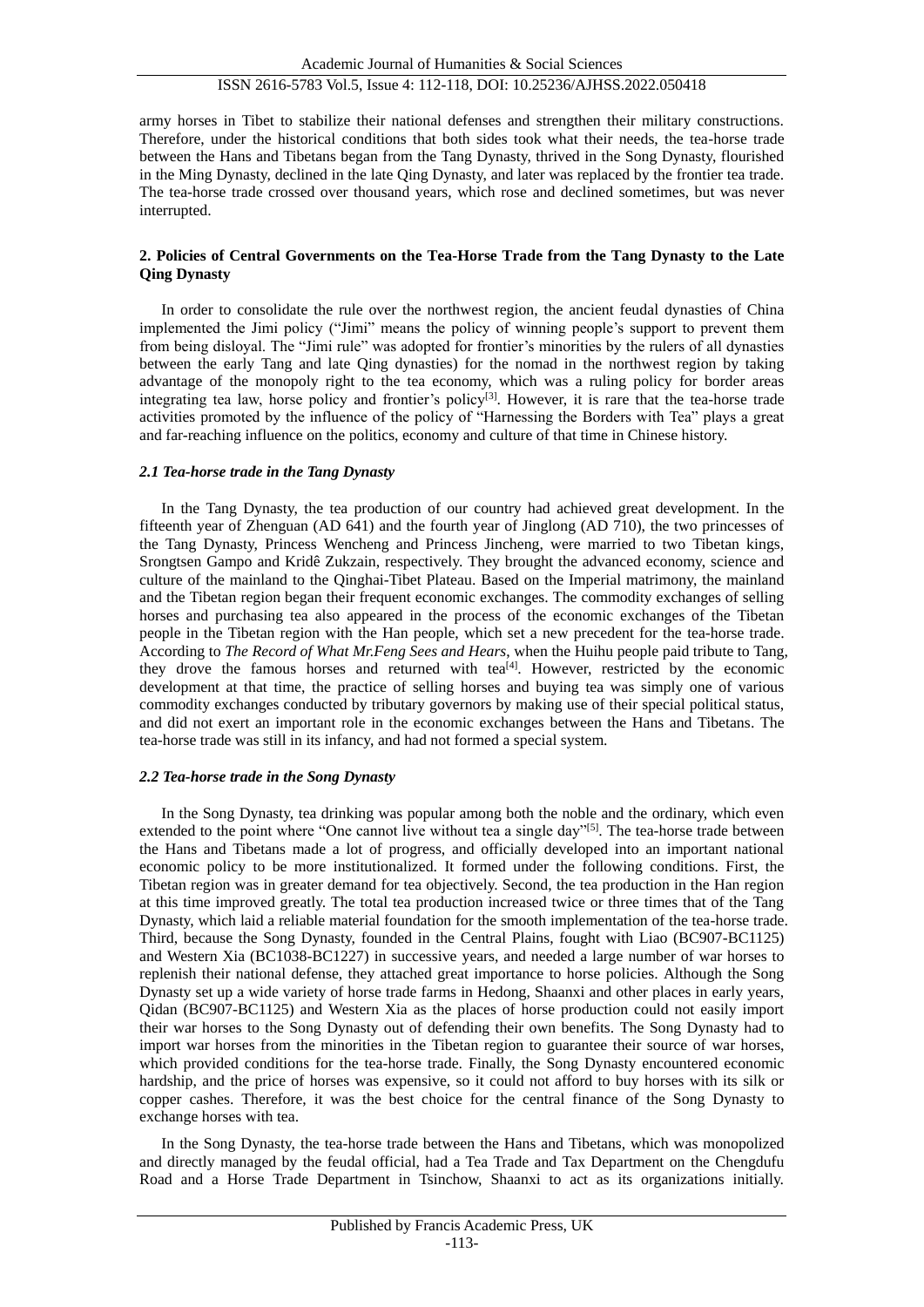Afterwards, the two departments were merged and renamed as the Official-run Tea for Horse of Dudatiju. According to literature, since the Song Dynasty promoted the tea-horse trade among the minorities in the Xiqin region and Tibetan region, it had transported 40,000 packs of tea (One pack is equal to 100 jin of tea) to the Xihe region from Sichuan each year. The tea produced in Sichuan could be only used to purchase other military materials after guaranteeing the need for exchanging horses. In order to solicit the Tibetan and other nationalities to exchange its horses, the Song Government offered a variety of benefits and convenience for fan-tribes selling horses, which regulated that the price of the tea for exchanging horses should be lower than that of the tea used for common sales, and the price of horses was higher than that of tea. All fan-tribes enjoyed extremely generous economic benefits in the tea-horse trade with the Song Dynasty. This policy of "reducing the price to buy more horses" played the role that "horses always came in large numbers".

The Song Government took all sorts of measures to ensure its monopoly on the tea-horse trade, whose ultimate purpose was to ensure the needs of the the Song Dynasty for war horses in the political and military fields. Its economic interests were subject to its political and military interests. The system of the tea-horse trade between the Hans and Tibetans emerged in the Song Dynasty had a positive effect on solving the war horse source of the Song Dynasty, maintaining the unity of the nationalities between the Hans and Tibetans, and promoting the economic exchanges, and the social and economic development of the Han and Tibetan nationalities, which served as an important tie of the friendship and unity between the Han and Tibetan people.

## *2.3 Tea-horse trade in the Yuan Dynasty*

The Qinghai-Tibet Plateau, the Mongolia grassland and the Central Plains were all incorporated into the territory of the Yuan Dynasty after it unified China. The Mongol army horses were self-sufficient with abundant horse sources, and moreover, the Yuan Dynasty administered the minorities in the border areas in a more strict manner than ever before, hence the Jimi policy lost its significance. However, the Yuan Dynasty still appreciated its sales of tea to the Tibetan region, which once set up the "Tibetan Tea Monopoly Managing Department" to uniformly purchase tea, and expressly stipulated that "the crime of selling tea privately was the identical with that of selling salt". Due to the too high official price, the policy was hard to sustain. The Yuan Government had to abandon the business and allow merchants to buy and sell by themselves, and paid taxes by itself. The tea-horse trade was able to continue through folk channels.

## *2.4 Tea-horse trade in the Ming Dynasty*

After the Ming dynasty unified China, the remaining forces of the Yuan Dynasty had been entrenched in Mobei, and the whole country in the battlefield environment had been in great demand for war horses. Therefore, "the country took horse policies seriously and strictly enforced the tea law", specified that "tea and horse were essential political affairs of the nation", and meanwhile, "united the Tibetan people to compete with the invaders", thus forming a more complete tea law and an enormous bureaucracy than those of the Song Dynasty. The difference between Ming dynasty and Song Dynasty also lied in that the relationship between the Tibetan region and the central dynasty had changed from a loose owner-member relationship to a direct subordination. Moreover, the change in political relations would inevitably affect that in economic relations, and the trade contacts between inland and border areas experienced fundamental change in their policy, system and mode. In the Ming Dynasty, the patterns of the tea-horse trade contained the Chaifa horse system, tributary trade, private tea trade and so on.

Although the Chaifa horse system retained the economic relationship of exchanging horses with tea, the relationship had already been not that of equal and free commodity exchange. Politically, it was the "Chaifa" of the emperor to his subjects, and was mandatory. Economically, it was used by the state to mobilize subjects' horses, and to determine the requisition quantity and repayment price, with the property of replacing taxes with horses. The tea-horse trade in the Chaifa horse system reflected both the economic intercourse between the central government and the Tibetan region, and the ruling relationship between the central government and the Tibetan region. It marked the central government's immediate and stabilized rule over the Tibetan region, and embodied the right to rule of the central dynasty.

The tributary trade aimed to broadly unite the high rank of Tibetan monks and laymen to reinforce the nation's rule over the Tibetan region. Tea became the main article for the Ming Dynasty to hamper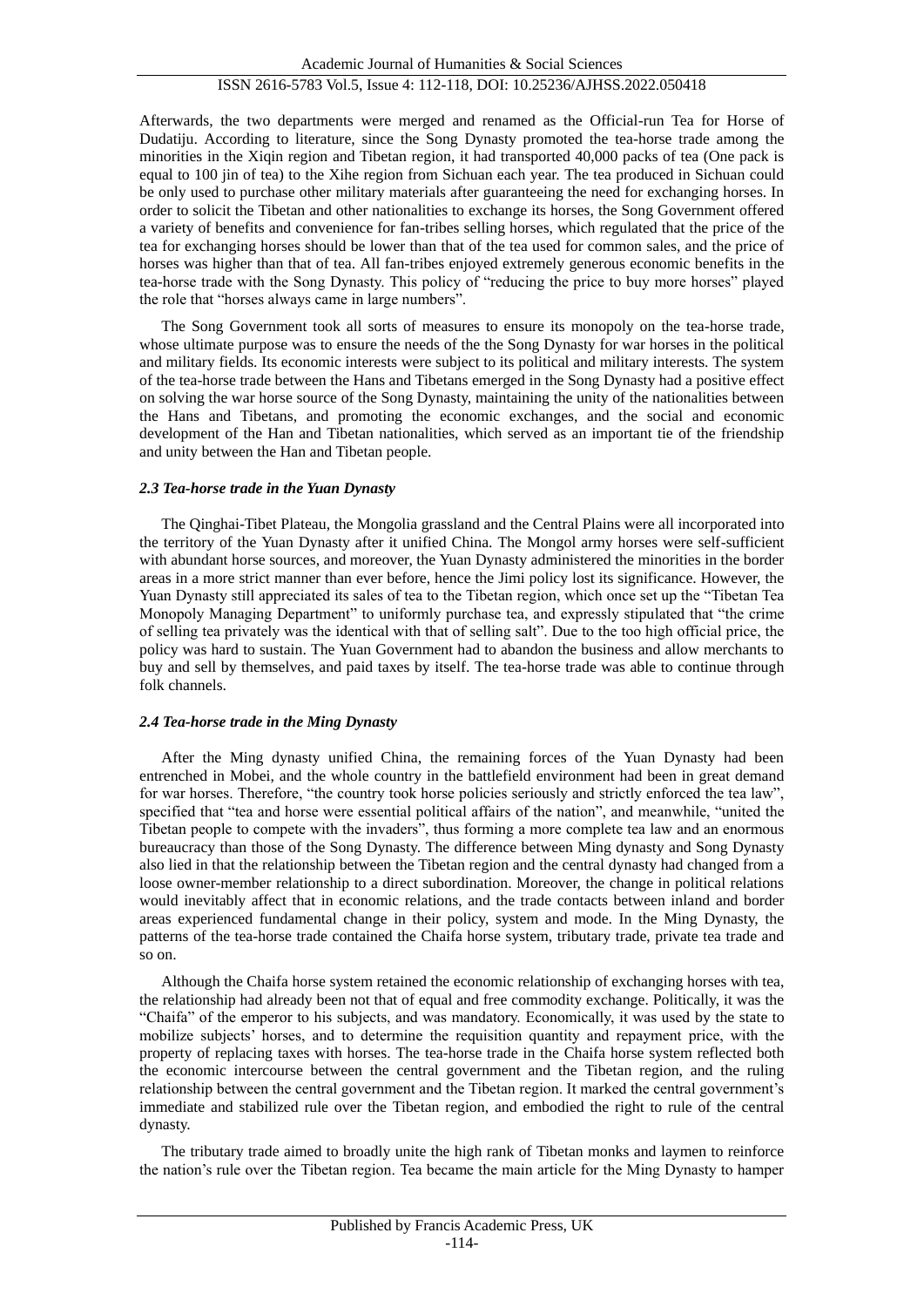and cultivate the leaders of the monks and laymen in the Tibetan region, and pay tribute to them. Compared with the Tang and Song dynasties, the Ming Dynasty had more advanced tea-horse trade of contributing horses and awarding tea. Acquiring tea was one of the crucial goals of the tributary of the leaders of the monks and laymen in the Tibetan region in the Ming Dynasty. The existing Tibetan documents still recorded that "Paying tribute today is only to ask for tea." The Tibetan envoy who presented tribute not only acquired a good deal of tea in this way, but privately purchased tea along the way when returning to the Tibetan region, and openly applied for buying tea and awarding tea to return to the Tibetan region by making use of the special identity of their envoy. "On the way, tea was mainly transported by boat and vehicles and manpower over years in an endless stream"<sup>[6]</sup>, from which it could be seen that how prosperous the import of tea to Tibet was at that time.

In terms of the private tea trade, as the central dynasty and the Tibetan region strengthened their political and economic exchanges with each other, the private tea-horse trade was increasingly thriving. During the years of Jiajing (AD1522-AD1566), the borderland trade and the hinterland trade were formed in Li, Ya and Songpan areas, that is, the sales area system of "two borderlands and one hinterland". The borderland trade was launched in the Tibetan region, and the hinterland trade in the mainland. Tea merchants came to Li and Ya to sell tea, and engaged in diversified transactions with tea and horses as the dominants. The Tibetan merchants from Duogan and Wusizang also arrived at Li, Ya and Diaomen City to exchange tea and cloth with various local products, generating a prosperous trade market. [7]The tea-horse trade run by the state, the tea-horse trade of contributing horses and awarding tea, and the private tea-horse trade were complementary to one another, opening the golden age of the tea-horse trade between the Hans and Tibetans in the Ming Dynasty.

## *2.5 Tea-horse trade in the Qing Dynasty*

In the early Qing Dynasty, the regime was still unstable, so it carried on the tea-horse trade of the Ming Dynasty. In the Kangxi and Yongzheng periods, the Qing Dynasty had sufficient sources of horses. In the meantime, with the economic development in the border areas, the Tibetan people needed more kinds of inland commodities, and the purely tea-horse trade failed to satisfy their requirements. The tea-horse trade system declared to step down from the stage of history, and was replaced by the frontier tea trade system that shared the same meaning with the tea-horse trade, but that had a wider trade area and a greatly changed basic form. The frontier tea trade system concentrated on changing official management into commercial management. The mainland still adopted tea as its main trading commodity. In addition, there was a sharp increase in the proportion of other means of life and production entering the market that was related to the life of the Tibetan people. The commodities for exchange were no longer confined to horses, but mainly local products such as leather, gold, medicine and so on. The private tea trade grew active and free. However, in the late Qing Dynasty, as the British "invaded Tibet with tea" to colonize Tibet, a large amount of Indian tea was dumped in Tibet, and the southern route tea took a serious hit, whose output and sales volume fell dramatically.

The flourishing tea-horse trade propelled the economic progress of the minority areas along the line, and also realized the governance of border areas with tea. It was a special political product in Chinese history, which fulfilled the control and rule of the Central Plains dynasty over the minorities in border areas<sup>[8]</sup>. The tea-horse trade between the Hans and Tibetans acted as an active role in the establishment and consolidation of the multinational country of our country and made important contributions to it, and provided a profound historical foundation for constructing the concept of community of shared future of the Chinese nation.

## **3. Transportation of tea-horse trade between the Hans and Tibetans —— the tea-horse ancient road**

During the early Tang to late Qing dynasties, the transportation had also developed in the process of economic intercourse, together with the tea-horse trade. In history, the contacts of economic and trade between the Hans and Tibetans were primarily the exchanges of tea and horses, hence the main route that the trade passed was also known as the tea-horse ancient road. The tea-horse ancient road was a huge interconnected road network with Sichuan-Tibet road, Yunnan-Tibet road and Qinghai-Tibetan road as its three main lines while numerous branches and auxiliary lines supplementary.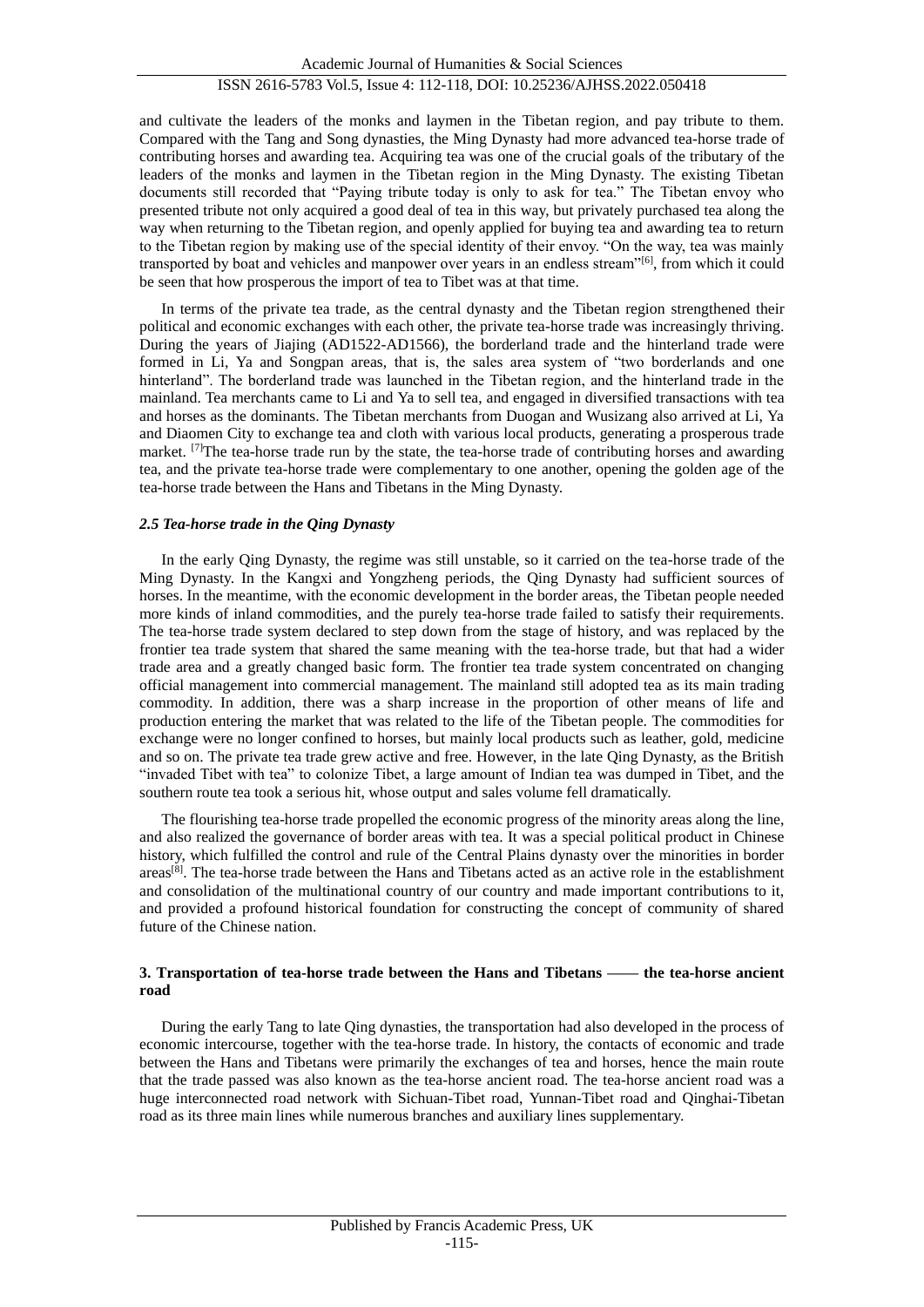## ISSN 2616-5783 Vol.5, Issue 4: 112-118, DOI: 10.25236/AJHSS.2022.050418

## *3.1 Qinghai-Tibetan road*

The Qinghai-Tibetan road, also called the Tang-Tibet ancient road, was a tea-horse trade in the Tang and Song dynasties. Appearing in the Tang Dynasty, it was the earliest one of three ancient roads to gain development. In the early period, the Qinghai-Tibetan road was that of political intercourse, and turned into the main channel of the tea-horse trade between the Hans and Tibetans in the later period. It started from Chang'an in the east, passed Duzhou (Ledu County, Qinghai), Ducheng (Xining), Moliyi (Gonghe County, Qinghai), Naluyi, Xianghai, and got to Zhonglongyi. It crossed the Teng Bridge over the Maoniu River (Tongtian River), and Tanggula Mountains in the west, and arrived in Lhasa via Naqu, with the length of about 3,120 km. <sup>[9]</sup> It was also been considered that this road began with Xi'an, and reached Lhasa through Baoji, Tianshui, Wenxian, Songpan, Jinchuan, Danba, Ganning, Ganzi, Dengke, Yushu, Nagqu in the west.

### *3.2 Sichuan-Tibet road*

The Sichuan-Tibet road was an ancient road with the maximum transportation volume, the greatest influence, the largest popularity and the most prominent historical function. The Ming and Qing dynasties were the periods of great prosperity of the Sichuan-Tibet road. The Sichuan-Tibet road mainly started from the tea producing area in today's Ya'an, Sichuan, and first entered Kangding. Starting from Kangding, the road was divided into the southern and northern branches: The southern line began from Kangding, and passed Yajiang, Litang, Batang, Mangkang and Zuogong, to Chamdo (now the southern line of the Sichuan-Tibet Highway), and Lhasa in the south, then to Nepal, India, or westward to Kashmir via Ngari; the northern line started from Kangding, and passed Daofu, Luhuo, Ganzi, Dege and Jiangda in the north, and arrived in Qamdo (now the northern line of the Sichuan-Tibet Highway), and then went from Qamdo to the U-Tsang area.

### *3.3 Yunnan-Tibet road*

Since the Tang Dynasty, the tea-horse ancient road on the Yunnan-Tibet road had been a vital communication line with the nature of people to people exchange, which relied on horse caravan to transport tea, leather, grain and other goods among Yunnan, Sichuan and Tibet. It was the traffic artery of the "Great Triangle" region including Yunnan, Tibet and Sichuan. The Yunnan-Tibet road started from the origin of Pu'er tea in Yunnan (now Xishuangbanna, Puer and other places), passed Dali, Lijiang, Zhongdian and Deqin, and reached Tibet's Bangda, Chayu or Qamdo, Luolong, Gongbo'gyamda, Lhasa, and then went from Jiangzi and Yadong to Myanmar, Nepal and India, respectively, with a total length of the domestic route of over 3,800 km. It played multiple roles in the course of historical development, and was described by people as "the ancient road of civilization and culture transmission, commodity exchange channel, China and foreign exchange channel, ethnic migration corridor, and the way of eastward spread of Buddhism" [10].

## **4. Historical Significance of the Tea-Horse Trade between the Hans and Tibetans**

With the rapid development of social economy and transport logistics, especially after foundation of New China, the original tea-horse trade system had disappeared, and naturally, the tea-horse trade also lost its former status and function. However, its rich historical connotation and value can not be underestimated, which are still worth our in-depth exploration and research.

## *4.1 Enhancing the solidarity and fusion of the Han and Tibetan nationalities*

China is a unified multinational country, whose formation has undergone a long historical process. The tea-horse trade between the Hans and Tibetans has made contributions to the national unity, and the establishment and consolidation of a multinational country. It needs not only a common political basis, but a common economic basis, mutual cultural identity and so on in the process of development. In the long course of history, with the rise of the tea-horse trade, people of all nationalities have achieved the mutual effect and blend of the Han culture and the Tibetan culture, the Islamic culture, the grassland culture, the Yi culture, Naxi culture and other cultures in the long-range contacts and exchanges. In Kangding, Ganzi, Batang, Qamdo and other places, we saw both splendid Tbetan Buddhism temples, and guandi temple, land ancestral temple and others that reflected the architectures fused with Han cultures, together with mosques presenting the Islamic culture, etc. Along the tea-horse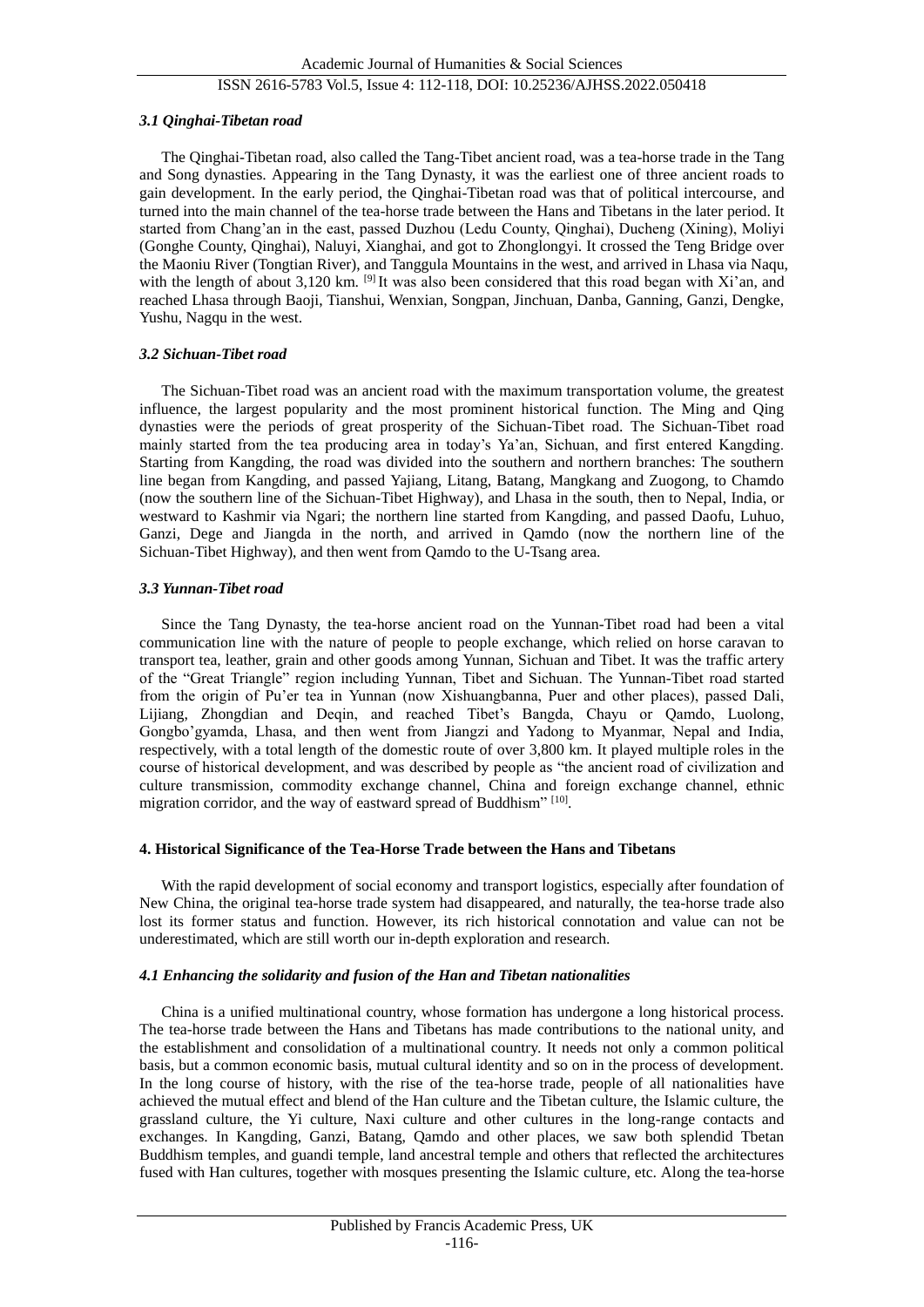ancient road, people of different nationalities mutually absorbed and melted their own diet, customs, festivals and others, and there were still a large number of national marriage families, providing the basis for national fusion and the common prosperity and development of all ethnic groups. It can be seen that as a vital bond, the tea-horse trade has played a tremendous role in the historical process of increasing the integration of Han, Tibetan and other nationalities in southwest and northwest China.

## *4.2 Promoting the development of economic community between the Hans and Tibetans*

The tea-horse trade crossed the Tibetan areas such as Yunnan, Sichuan, Tibet, Qinghai, Gansu and other places, which had made unforgettable contributions to the local economic development. The tea-horse trade between the Hans and Tibetans promoted the Han and Tibetan nationalities to be an integral entirety economically to achieve their mutual support and common development, and improved the life of people of all nationalities. The tea-horse trade was an important pillar for the economic life of the Tibetan and other nationalities living on the animal husbandry. Horses had its selling line, which could stimulate the progress of the animal husbandry; tea had sources, which could ensure the health of the nationalities who eta meet and drank milk. The trade mainly based on the exchange of tea and horses brought leather making, gold washing, vegetables growing, architectures, gold and silver processing and other techniques, and technicians to minority areas in large quantities, which accelerated the flourishing development of related industries.

### *4.3 Accelerating the development of transportation in China and Tibet*

The advancement of the tea-horse trade between the Hans and Tibetans established multiple economic traffic arteries for other ethnic groups living in geographical conditions with high altitude and out-dated traffic conditions, that is, the tea-horse ancient road, which included three main stems and numerous branches and auxiliary lines. The ancient road still exists, while losing its previous prosperity. However, it has made a significant contribution to the economic development of China and Tibet as well as minority areas along the ancient road. At the same time, the tea-horse trade also developed a special means of transportation and transportation team —— horse caravans. The horse caravans have already been replaced by the modern convenient transportation, and no longer exist. However, in the past thousands of years, they showed remarkable courage, tensile willpower, brave spirit and excellent wisdom when embracing the road with the highest terrain, the most dangerous mountain roads and the furthest distance, and weathered rain and snow, and wild beasts and poisonous insects and other abnormally hazardous and harsh environments. They were less lazy and more diligent, which was a crucial factor for guaranteeing the fluent implementation of the tea-horse trade between the Hans and Tibetans, and playing the role of the tea-horse ancient road.

Since the Tang Dynasty, the tea-horse trade had gone through over a thousand years of development and changes. No other events like it had so large scale, scope and influence in the history of ethnic relations. It was a historical witness of the friendly exchanges between the Tibetan and Han people, and also a very important economic activity between the Han and Tibetan people in history. At present, despite the tea-horse trade system has disappeared, it has played some active part in facilitating national unity, national unity, and economic exchanges and social development of each nation. The tea-horse ancient road has still devoted its lingering force to the economic life of people of all ethnic groups along the way up to now. The horse caravan spirit motivate people to work hard, be diligent, and be brave to take risks and innovations for our future generations. The world is experiencing profound shifts unseen in a century, and a reasonable excavation of the historical value and significance of the tea-horse trade between the Hans and Tibetans has practical and positive meanings for building the concept of community of shared future of the Chinese nation.

## **References**

*[1] Lv Xiaohua, Xu Jiayu et al. Research on Human Body Pilot Drinking of Tibetan Tea's Health Care Effect [J]. Food Research and Development, 2017, 2 (38).*

*[2] Luosang Kaizhu. On the Formation and Characteristics of Tibetan Tea Drinking Customs [J]. Journal of Minzu University of China, 2011 (3).*

*[3] Guo Mengliang. On the Policy of "Governing Borderlands with Tea" in the Ming Dynasty [J]. China's Borderland History and Geography Studies, 1990 (3).*

*[4] Ma Lihua. Zangdonghong Mountains [M]. Beijing: China Social Sciences Publishing House, 2002. [5] Jia Daquan. Tea-Horse Trade between the Hans and Tibetans [J]. China Tibetology,1988 (4).*